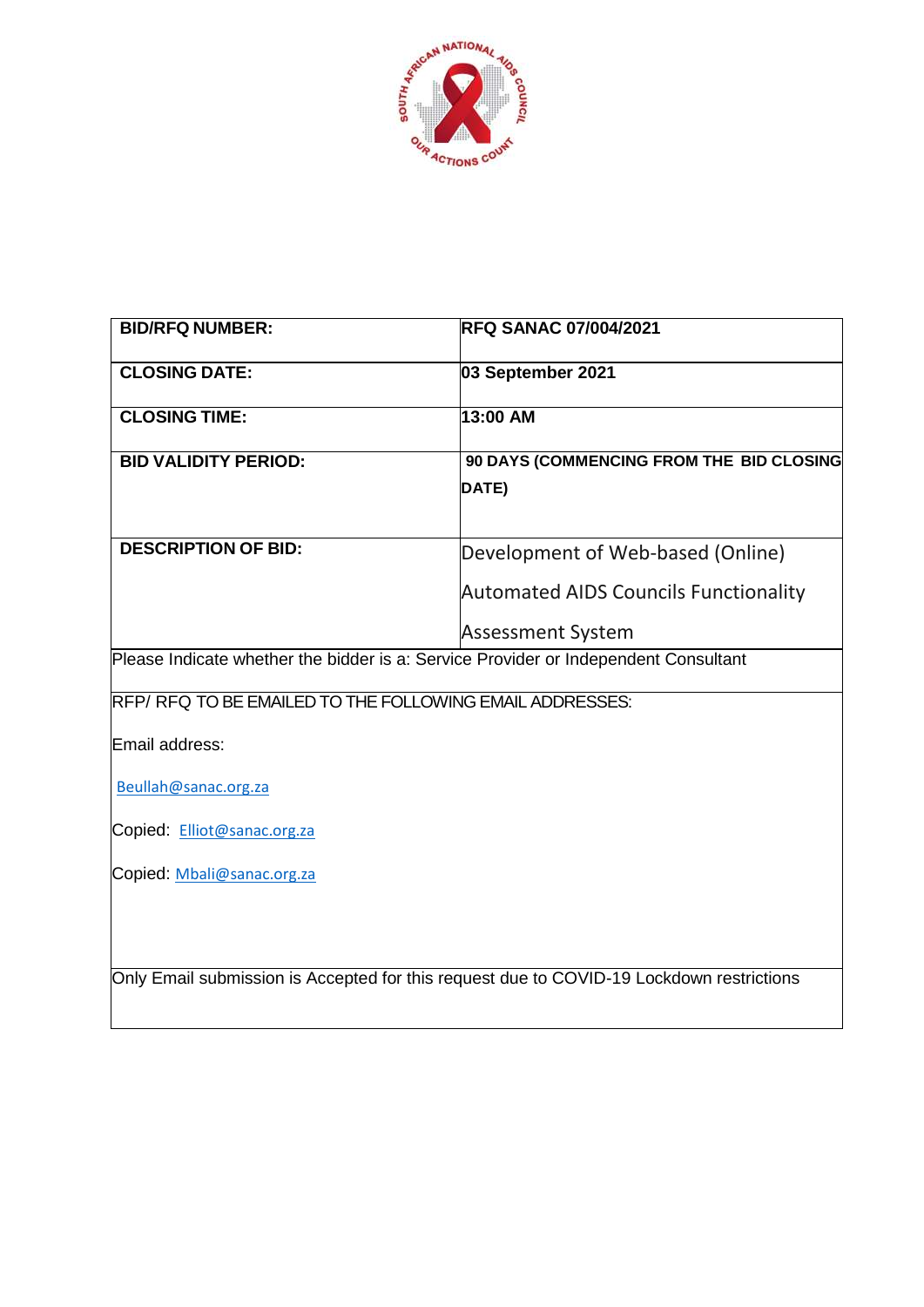# **Consultant Terms of Reference (ToR)**

**for**

# Development of Web-based (Online) Automated AIDS Councils Functionality Assessment System.

The SANAC Trust seeks to appoint a service provider to develop a Web-based AIDS Councils Functionality Assessments System.

### **1. Background**

SANAC was established in January 2002 through a decision of Cabinet as the highest body to advise government on all matters relating to HIV, TB and STI. SANAC is doing this through the development of 5-year term National Strategic Plans on HIV, TB and STIs and the country is now on the 4th generation of the strategic plans (NSP 2017-2022). The first (2000-2005) strategic plan proposed that AIDS Councils be established at provincial and district levels to guide the implementation of the strategic plan. The Strategic Plan recognised the importance of provinces, districts and local government in the implementation of the NSP and called for the establishment of AIDS Council structures similar to SANAC at these levels. To date, Provincial Councils on AIDS (PCA), District and Local AIDS Councils have been established to coordinate, implement, monitor and evaluate progress on implementation of the subnational plans (PIP, MDIPs and local plans); and to advise the Provincial Executive Council and the Mayoral Councils. At least all the PCAs have been established though they are at various levels of functionality. Only 60% of the District AIDS Councils (DACs) are established and at varying functionality whilst the Local AIDS Councils remain a point of concern.

### **2. National Strategic Plan on HIV, TB and STI (NSP) 2017-2022**

The NSP is a guiding document for the national response for HIV, STI and TB response in the country. The NSP informs national, provincial, district and community level stakeholders on strategic direction to be taken for the HIV, STI and TB response. It is also used by the AIDS Council structures to monitor implementation at provincial, district and local levels through the development of subnational multisectoral implementation plans Provincial Implementation Plans (PIPs), Multi-sectoral District Implementation Plans (MDIPs) and Multi-sectoral Local Implementation Plans(MLIPs)). The AIDS councils are key in ensuring coordination and monitoring implementation of the response. Success in the implementation of this mandate requires well-functioning AIDS Councils at all levels.

## **3. Strengthening of the AIDS Councils**

The NSP recommends building the capacity of Provincial, District and Local AIDS Councils as they are SANAC structures that enable the implementation at the local levels of the NSP through PIPs and MDIPs. The District AIDS Councils in particular are well placed to ensure that system strengthening efforts, including multi-sectoral quality improvement and human resources strengthening, are occurring at facility and sub-district level as mandated by the NSP. These are supported by the SANAC Secretariat to perform this function effectively. SANAC has a responsibility for developing tools that will capacitate and strengthen the functionality of the Provincial, District and Local AIDS Councils. This role includes establishing and maintaining National PCA Secretariat Forum (PCA HoS) and a Provincial AIDS Councils Forum (Provincial Secretariats) to facilitate this process.

## **4. Overview of the AIDS Councils Functionality Assessments.**

Since the NSP 2011-2016, SANAC Secretariat has been conducting functionality assessments of the AIDS Councils. This entails assessing the functionality of the Provincial Councils on AIDS and their cascades (District and Local AIDS Councils). The methodology used for the assessments entails conducting face to face interviews with heads of secretariats, civil society heads and representatives from other relevant stakeholders as well as the review of supporting documents where necessary to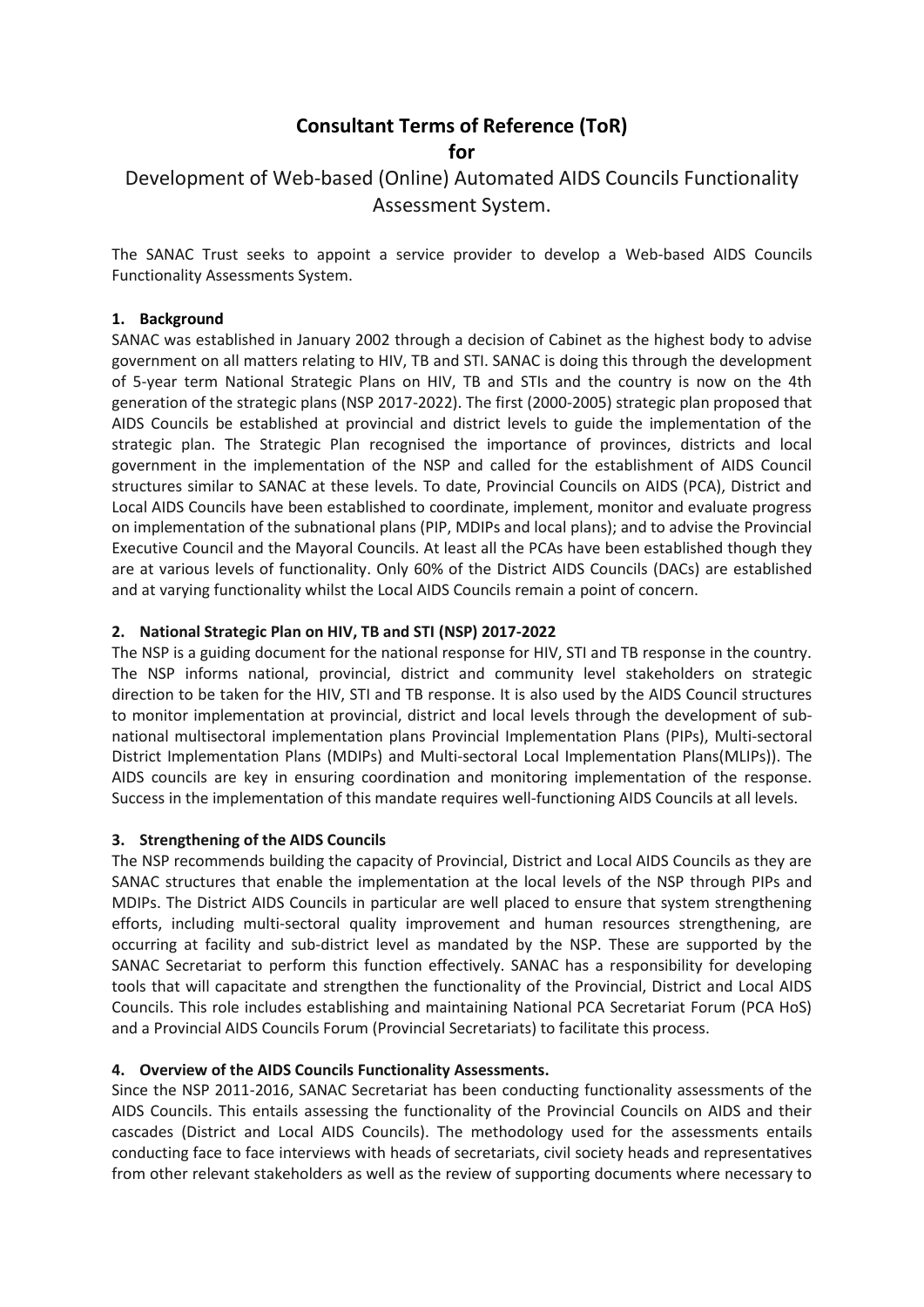ascertain the extent to which the information provided could be a true reflection of the status of the respective councils. Findings from the assessments are consolidated into a functionality dashboard. This process of assessing AIDS Councils is manual and cumbersome, with lots of inconsistencies and is not sustainable.

SANAC Trust therefore aims to build a solid and reliable online and automated functionality assessment system that can produce regular (quarterly) functionality dashboards. We are seeking the services of a provider to develop an online Automated AIDS Councils Functionality Assessment System able to generate consolidated quarterly AIDS Councils functionality Dashboards.

# **5. SCOPE OF WORK**

The service provider will be expected to develop a Web Based (Online) Automated Functionality Assessment System which will cover the following scope of work:

- Review all existing functionality assessment tools and dashboards,
- Develop a thoroughly consulted and comprehensive functionality criteria for the AIDS Councils starting with SANAC, PCAs, DACs and LACs.
- Planning and development of the web-based (online) automated functionality assessment tool and dashboard for AIDS Councils at all levels (National, Provincial, District/Metro and Local) and ensure that the dashboard is fully opensource.
- Linking the development of the web-based (online) automated functionality assessment system to the National Framework for AIDS Councils Strengthening,
- Ensure that the system includes a feature to upload supporting documents for verification,
- Ensure that the system is linked to the NSP Accountability Scorecard to supplement functionality with Programme Performance,
- Develop operational guide for the system
- Conduct orientation training for the AIDS Councils on the system

## **6. Deliverables**

- 6.1 Inception report for the project,
- 6.2 Comprehensive report on the review of the existing functionality tools and dashboards,
- 6.3 Develop a comprehensive functionality assessment criterion for all the AIDS Councils,
- 6.4 Design, develop and deploy a web-based AIDS Councils functionality assessment tool/system taking into consideration the following:
	- 6.4.1 Consolidated AIDS Council Functionality dashboard to be based on the assessment tool developed,
	- 6.4.2 Based on a self-assessment principle the system to be enabled for uploading verification documents for the assessment,
	- 6.4.3 The functionality assessment Tool and dashboard to be web based and fully opensource,
	- 6.4.4 The system to be able to generate recommendations for improvement activities,
	- 6.4.5 On an annual basis the system to generate accountability progress reports in line with the NSP Accountability Framework and Scorecard.
- 6.5 Approved operational Guide for the system targeted at the end-users,
- 6.6 System orientation training plans and reports,
- 6.7 Closeout report for the projects including recommendations for maintenance of the system.

# **7. Special Conditions**

7.1 Upon completion of the Functionality Assessment System, SANAC to own all rights and titles to the system including source codes. The successful service provider to transfer all rights on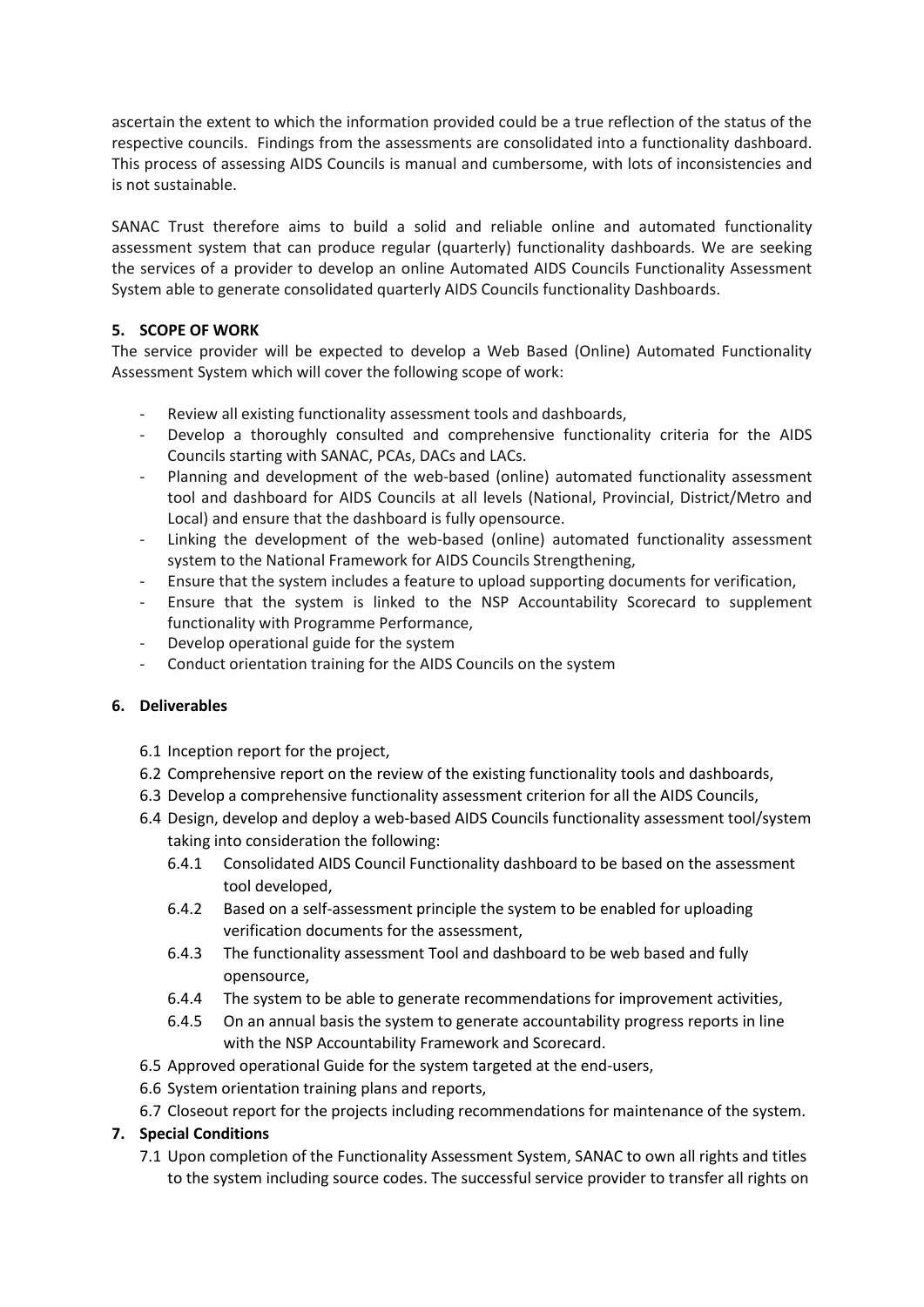the Functionality Assessment System and interest (including ownership of copyright) to SANAC Trust.

- 7.2 Upon completion of the Functionality Assessment System, the successful service provider to retain a copy of the Functionality Assessment System source code as a backup and make it available to SANAC Trust upon request.
- 7.3 The successful service provider will be required to offer support on the Functionality Assessment System to SANAC Trust for a period of three (3) months after deployment of the Functionality Assessment System. Support to include promptly correcting any errors or inaccuracies in the Functionality Assessment System created by the successful service provider, at no additional cost or expense to SANAC Trust except to the extent that such errors or inaccuracies were created by the successful service provider working under the direction of SANAC Trust.

# **8. Qualifications and experience**

SANAC Trust intends to contract a service provider or consultant with extensive experience that includes:

- Bachelor's Degree, but a Master's is preferred. Field of study: Computer Science, Information Technology, Software Engineering or other related areas
- Consultants/Individuals should have at least 7 years of post-qualification experience of which at least 3 years should have been in systems development and/or organisational design.
- Knowledge and/or understanding of the AIDS Councils (SANAC, PCAs, DACs, LACs) and their stakeholders.
- Knowledge of Systems Development for multisector sector accountability in the HIV, TB and STI and Public Health environments.
- Understanding of organisational development, systems thinking and design, multisector operations and performance architecture.
- Aptitude for policy, strategic planning, system development, and organizational skills, including results orientation.
- Knowledge of HIV, TB and STI response in South Africa.
- Proven expertise and experience in the area of Structural functionality assessments and Organisational Development.
- Excellent English language writing and editing.
- Solid editorial skills with demonstrated ability for logical and analytical thinking and writing.

## **9. Competencies, special skills and documentation requirements:**

- At least 7 plus years experience in Project Management.
- At least 7 plus years in Public Health sector would be an added advantage.
- At least 7 plus years in Public Health Information Systems would be an added advantage (design, maintenance and implementation).
- Solid experience in Business Analysis and System Design.
- Knowledgeable of current SANAC and its structures, including the NSP.
- Good understanding of local government processes including HIV, TB and STI response at the local government level,
- Ability to work under pressure.
- Strong inter-personal skills and proven ability to communicate and interact with high-level officials from the government, NGOs, UN Agencies and the private sector.